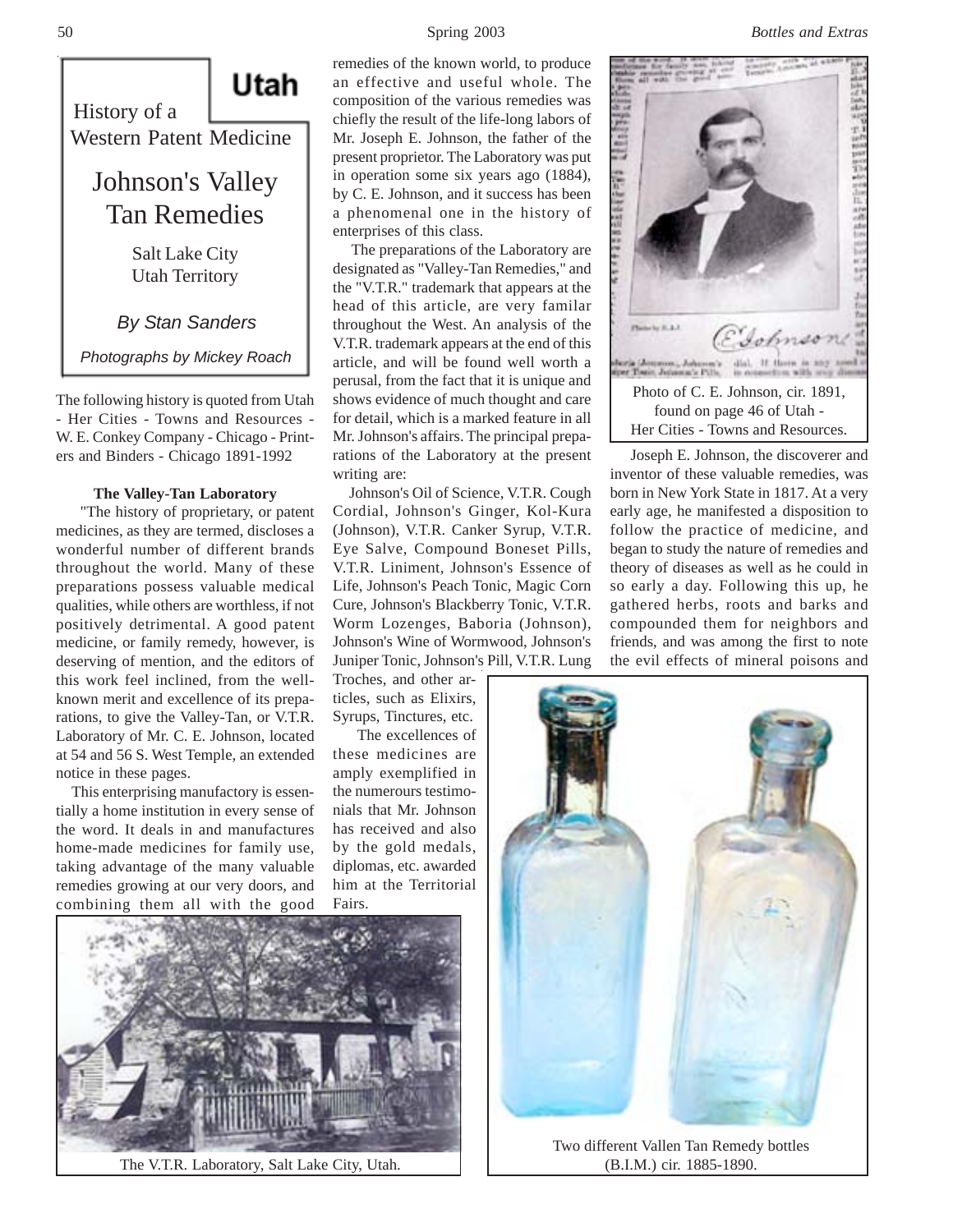

endeavor to find vegetalbe substances possessing the benefits without the damages attending them.

 He was passionately fond of plants and flowers, both for their beauty and remedial qualities. By his discovery, some ten or twelve new varieties of plants have been added to the botany of the United States, four of which were named after him by Government Botanists. Joseph E. Johnson was in many respects a remarkable man. He was of a roving disposition, but always had an object in view, viz.: To make "the desert blossom as the rose." He sought always to develop new territory, and was ever among the advance guard of the Daniel Boone type of pioneers, who set their faces toward the land of the setting sun. Whenever a railroad caught up with him, he pulled up stakes and moved forward.

 In 1848, he emigrated to Nebraska, where he established large supply stores for furnishing and outfitting the overland emigrants to California. He also embarked on the sea of journalism, and was the editor and proprietor of the first paper, printed on Nebraska soil. He edited and published the Omaha Arrow, the Council Bluffs Bugle, the Crescent City Oracle, the Western Bugle and the Huntsman's Echo. He was also a postmaster at Council Bluffs, Iowa, for several years and assisted largely in the development of that State as well as Nebraska. He made a visit to this territory in 1851, and was very much impressed with the future prospects of Utah, and returned home with the intention of moving out as soon as circumstances would permit. He returned in 1861, and established a home at Spring Lake Villa, when Utah was still "Desert", and

published the Farmer's Oracle. He moved onward to St. George in 1868, where he remained until 1882. Here he published the Rio Virgen Times and Utah Pomologist, during all of which time he commanded the confidence and respect of all. In 1882, in company with other members of his family, he removed to Temple, Arizona, at which place he died the same year. Before his death, he gave to his son, Mr. C. E. Johnson, who had been his constant companion and colaborer all his life until within a few months of his death, all the recipes, formulas, etc., with the desire that they should be manufactured and placed upon the market in proper shape.

 With the establishment of the V.T.R. Laboratory, Mr. C. E. Johnson infused new life, and inaugurated many changes in the method of preparing the medicines by which more elegant preparations resulted. The labels, wrappers, circulars, etc., were all made in new and neat designs, the



bottle and contents. Cir. 1890.

printing being done in Mr. Johnson's own V.T.R. printing office, where two presses were kept busy all the time, the office being under the more immediate care of Mr. G. W. Johnson, a brother of the proprietor. New moulds for the special V.T.R. bottles were made, new engravings, etc., were obtained, and a uniformity never before attained in the history of the



Front and back of an extremely rare advertising token for "Johnson's V.T.R." distributed for the dedication of the famous Salt Lake Mormon Temple - "April 6th, 1893".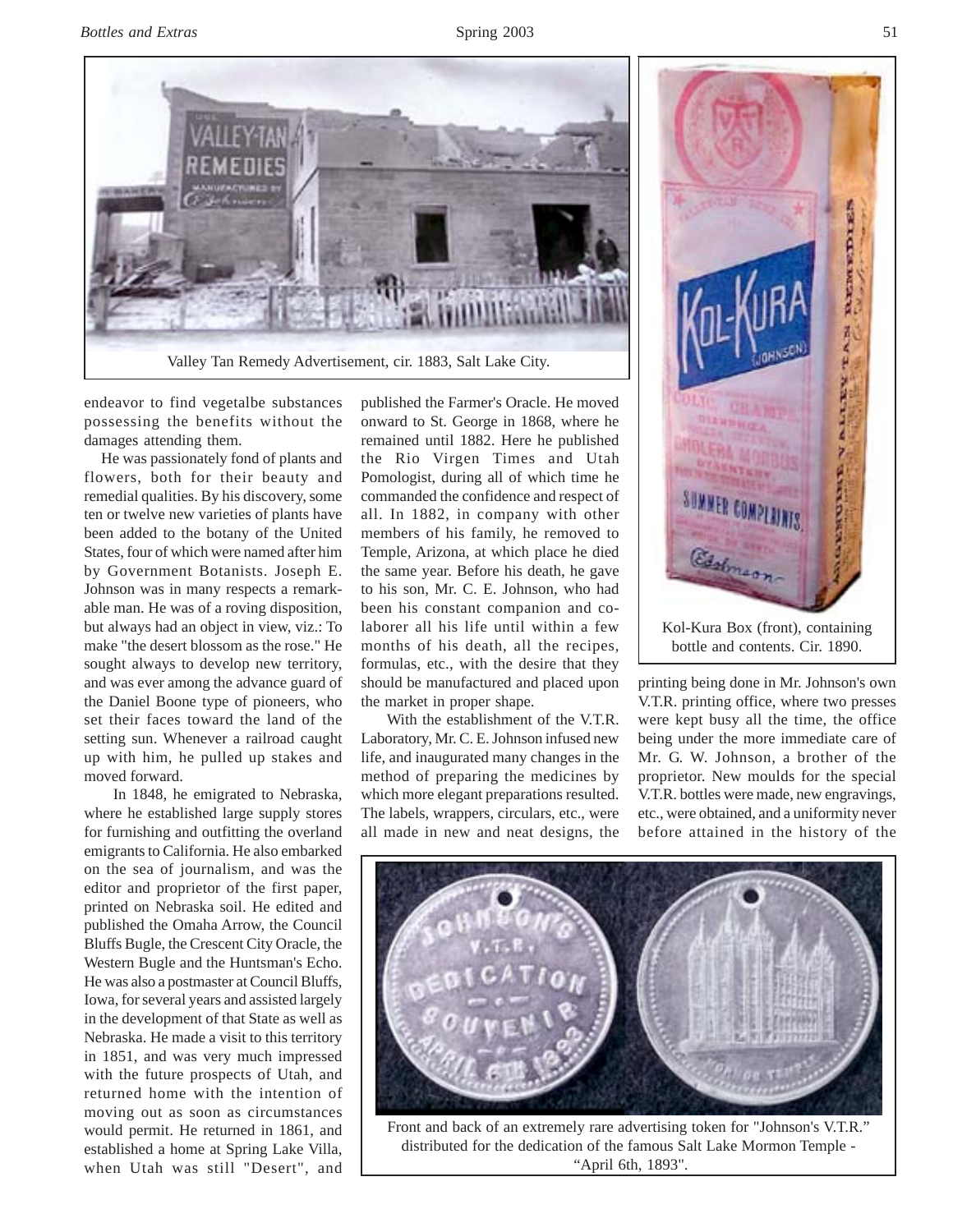

remedies is the result.

 There is one thing which Mr. Johnson desires especially to inform the public, and that is the fact that the Valley-Tan Remedies are not intended to take the place of a physician, but rather as an aid to him. For instance, take the V.T.R. Cough Cordial. If there is any need of a preparation to ease a cough in connection with any disease, instead of writing a prescription for a special mixture, the cough cordial is already prepared, is always the same, and being sold at all stores, is easily obtained. It can be taken at the same time with other medicines, and does not interfere with its action. All the V.T.R. preparatioins are the same. They will never do any harm under any circumstances. It is a fact that human nature is so suspicious of anything produced at



Two VTR Trade Cards, Cir. 1890.

home, and many people are so prejudiced that they will not give home-prepared articles a trial. Those, however, who have tried them, have been so pleased with the result that they keep them always at hand thereafter. Should any of the readers of this book who have not already done so, feel like trying any of the remedies, Mr. Johnson will be pleased to furnish them free samples for this purpose. To use Mr. Johnson's own words, 'If I can only get people to try them, or even to look at them, they will be pleased, I am sure, and feel like encouraging a home enterprise. They are put up in as good style, and are as cheap as the same class of imported articles. They are much better adapted to the cure of the various diseases as they occur in the mountain regions, than those brought from other locations.'

 The Laboratory is situated in a large building 36 x 120 feet, where a number of persons are kept busy putting up the remedies, the preparing of the same being done by Mr. Johnson only.

 Mr. Charles E. Johnson, better known as 'Charlie' Johnson, the proprietor of this interesting and valuable home industry, was born in St. Louis, Missouri, but has resided in Utah practically all his life. 'My dear little mother walked across the plains - from Omaha to Utah', says Mr. Johnson, 'and I often contrast her dreary and perilous jouney with the journeys over the same ground today, especially when I hear some lady friend remark 'we had a dreadfully tiresome journey' (view Pullman palace sleeper).

 Charles Johnson is thoroughly identified with Utah in all its interests in a practical manner, and is a man of business abilities, is enterprising and liberal in all business matters, and is destined to rank among the prominent commercial and manufacturing men of the country. In the establishment and operation of this industry, he has contributed maerially to the commercial and manufacturing prosperity of the city, as his industry is especially a home one. The value of such a plant to the city cannot be computed in dollars and cents.

 Mr. Johnson is a member of the Salt Lake Chamber of Commerce, is an equal partner with Mr. P. P. Pratt, Jr., in the successful firm of druggists known as Johnson, Pratt & Co., who have the largest wholesale and retail drug houses in Salt Lake City, and also a partner in the leading photographic firm of S & J (Sainsbury & Johnson).

Socially, he is recognized as a kindly



six bottles with original contents, cir. 1890.



A tradecard for Johnson's Kol-Kura.